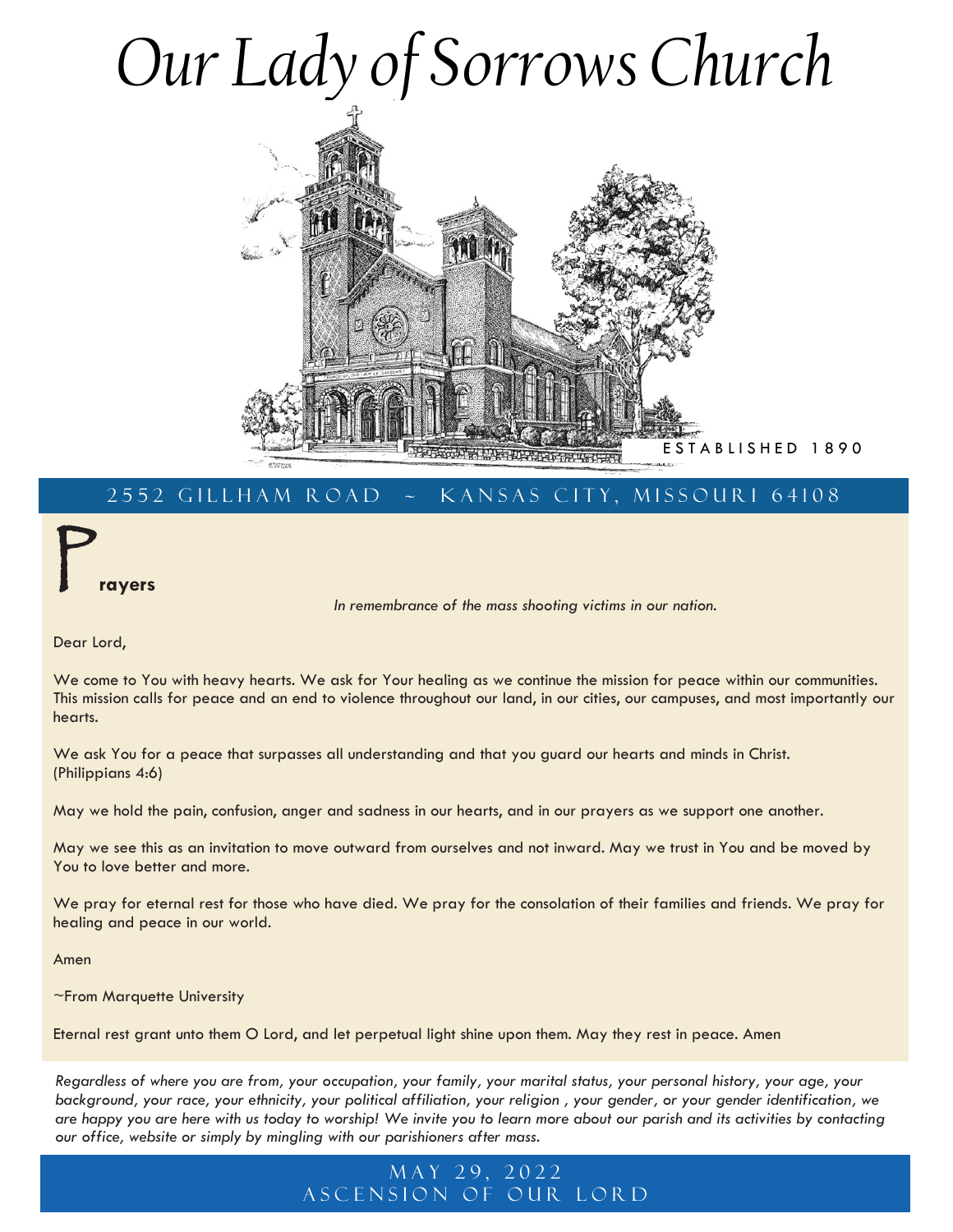# **Mass Intentions**

|                    | <b>SATURDAY, May 28-Ascension Sunday</b> |
|--------------------|------------------------------------------|
| 4:00 <sub>pm</sub> | † Joseph & Paula Garcia                  |

#### **SUNDAY, May 29—Ascension Sunday** 8:30am OLOS Parishioners

10:30am † Carole Faltermeier

**MONDAY, May 30—Easter Weekday** † Jacob Nachtigall

**TUESDAY, May 31—Visitation of BVM**

**WEDNESDAY, June 1—St. Justin** Noon † Rose Ellerman

**THURSDAY, June 2—Easter Weekday** Noon <sub>1</sub>

**FRIDAY, June 3—St. Charles Lwanga & Comp.** †

**SATURDAY, June 4—Pentecost Sunday**

4:00pm OLOS Parishioners

#### **SUNDAY, June 5—Pentecost Sunday**

 $8:30$ am 10:30am Battaglia Family, spec.int.

#### **Please Note: MASS INTENTIONS**

The Mass Intentions list above reflect the intention for each day that are being said. If the intention is on a day when there is no public Mass they are said Privately by Fr. Leonard during his personal daily Mass.

Our Weekend Masses will have the intention for that day. We do have days with openings for intentions coming up. Call or email the office to schedule a Mass intentions you would like to have. 816.421.2112 [stephanief@oloskc.org](mailto:stephanief@oloskc.org?subject=Mass%20Intention%20Request)

#### **Readings for the Week of May 29, 2022**

| Sunday:      | Acts 1:1-11/Ps 47:2-3, 6-7, 8-9/         |
|--------------|------------------------------------------|
|              | Eph 1:17-23/Lk 24:46-53                  |
| Monday:      | Acts 19:1-8/Ps 68/Jn 16:29-33            |
| Tuesday:     | Sep 3:14-18a/Isaiah 12/Lk 1:39-56        |
| Wednesday:   | Acts 20:28-38/Ps 68/Jn 17:11b-19         |
| Thursday:    | Acts 22:30; 23:6-11/Ps 16/Jn 17:20-26    |
| Friday:      | Acts 25:13b-21/Ps 103/Jn 21:15-19        |
| Saturday:    | Acts 28:16-20, 30-31/Ps 11/Jn 21:20-25   |
| Next Sunday: | Acts 2:1-11/Ps 104:1, 24, 29-30, 31, 34/ |
|              | 1 Cor 12:3b-7, 12-13/Jn 20:19-23         |

Resources for the readings can be found at [USCCB.org.](http://usccb.org/)

# **Prayers Requested**

Pray for Mary Weatherford, Grace Diaz, Sarah Eck, Jim Healy, Mary Healy, Rose Ann Jett, Jane Carey, Mike Burke, Maurice Carey, Jerry Gumminger, Ken Blundell, Allan Schaff, Sandra Freeman, Grace Weatherford, Jim Randolph, Joe Creedon, Jacob Rivera, Jaxson Rivera

#### **Praying for our Military Service Members:**

Isaac Eyph, Cruz Ibarra, Brian Jansen, Christopher Lamkey, Kyler Brotherton Major Amanda Lamkey, John Huntz, Gabriel Huntz and all military members serving our great nation.

#### **Praying for our First Responders, Doctors, Nurses & Healthcare workers**

Emily Tylski, Kathryn Blundell, Lynette Wheeler, Tom Papreck, and ALL who are working to care for our sick through this pandemic. Know that this includes our Police and Fire and ALL first responders.

If you, a loved one or friend are serving in the military, or as a First Responder roll, Fire Department, Police Department, Ambulance, Paramedic, Doctor, Nurse, or Healthcare Worker, please call or email the office to have their names added to our prayer list. We ask our parishioners to remember them, and all who are on our prayer list in their prayers. 816.421.2112 [stephanief@oloskc.org](mailto:stephanief@oloskc.org?subject=Prayer%20Request)

# **Visit our Website & Facebook Page**

Please visit our website at **oloskc.org**. Once there Visit our

Facebook page by clicking where indicated. There is also a link to our YouTube page. Like our Facebook Page and Subscribe to our YouTube Channel.



tribuciones

You may also make donations through our website.

Or use our QR Code for PayPal!

# **Contributions Received**

#### **From May 16-22, 2022**

| Mail Plate | \$1,225.56 |
|------------|------------|
|            |            |

Thank You to ALL our parishioners who have provided support, either financially or through your prayers, to the parish during this difficult time. [Click here](https://www.paypal.com/donate/?cmd=_s-xclick&hosted_button_id=DM53QRVE4E7BY&source=url) to donate online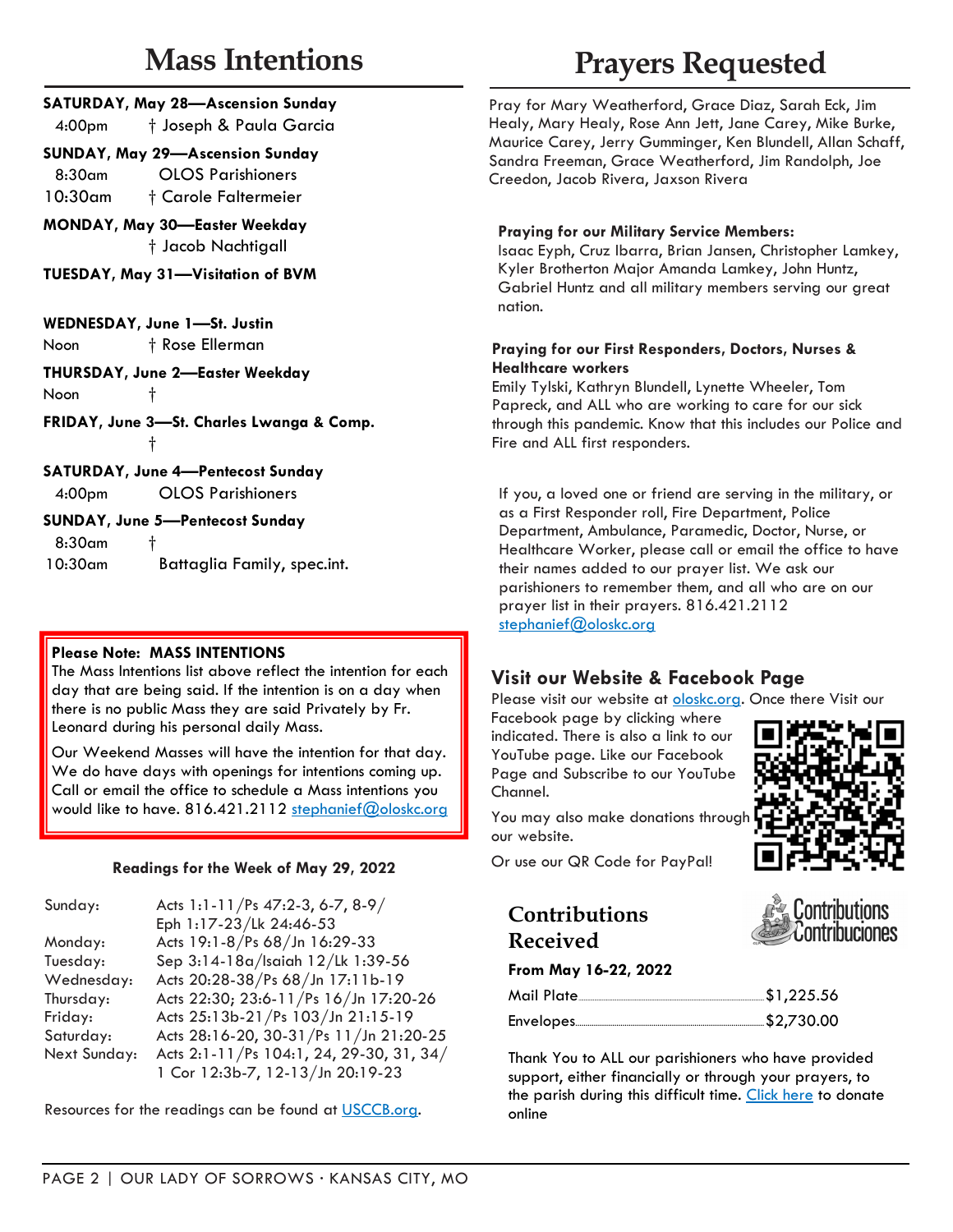## **Marian Shrines Pilgrimage Meeting**

There will be a meeting in the parish Hall next Saturday, May 28 at 5:00pm. Fr. Leonard will be leading a Marian Shrine Pilgrimage, June 27-July 10, 2022. The trip will go to France, Spain and Portugal.

If interested and for more information please plan to attend.

# **Capital Campaign To Major Roof Repairs**

To maintain the Church's interior and keep the structure's integrity it is imperative that the roof of the Church be repaired in the next few months. We are waiting for our updated bid as pricing for the wood and supplies has changed and increased. *We expect this bid in the next week.* Our Tentative *goal is \$95,000.00* for this project.

Thank you to those who have given or regifted. We ask that you prayerfully consider giving towards this Major Roof Repair. *We have collected a total of \$90,943.03 towards our goal.* We THANK YOU for your generosity.

Please continue to give and as we need to be over \$100,000.00 to make sure we can cover the new bid.

## **Peter's Pence Collection**

Next weekend, June 4 & 5, we will take up the Peter's Pence Collection to support the Universal Church and the work of the Holy See, including helping Pope Francis to carry our his charitable works. These works benefit our brothers and sisters on the margins of society, including victims of war, oppression, and disasters. Please be generous. For more information, visit [www.obolodisanpietro.va/en.html.](https://www.obolodisanpietro.va/en.html)

### **Parishioner Happenings**

—THE SAINT NICHOLAS SOCIETY—

Is a new Catholic Fiction Novel by OLOS very own Permanent Diaconate Aspirant, Ben Bongers! Come on SUNDAY, June 5, 2022, between the 8:30 and 10:30 Masses and enjoy a discussion and reading from his new inspirational novel!



The Saint Nicholas Society

THE SAINT NICHOLAS SOCIETY is two stories in one (one modern

day and the other the Autobiography of St. Nicholas of Myra) showing everyday people changing the world by doing small things with kindness. It shows that by being vulnerable, we find our greatest strength. And that how we react to the life-defining trials we face is how we will be remembered and defined.

The book will be on a reduced-price sale for \$20.00.

# *"Holy Moments give meaning and divine purpose to our lives. Meaning is crucial to our health and happiness. We cannot thrive as human beings without it."*

From Matthew Kelly's Book *~Holy Moments*

#### **Mass Intentions for 2022**

Our book for Mass Intentions for 2022 is open. If you would like to have a Mass said for a loved one, living or deceased, we are ready to help you with this.

Call or email the office to request Masses to be said. We will need the name for the intention, if they are living or deceased, if you have a specific day you would like the Mass said on (We will attempt to accommodate your requestion). Email [stephanief@oloskc.org](mailto:stephanief@oloskc.org?subject=Mass%20Intentions) or call 816-421-2112

# **Confessions**

Confessions are being heard on Wednesdays and Thursdays at 11:40am and on Saturdays at 3:30pm.

To make arrangements outside these times, please email Fr. Leonard directly by emailing him at [frleonard@oloskc.org.](mailto:frleonard@oloskc.org?subject=Confession)

If you are unable to email Fr. Leonard, you may call the office and leave a name and number for Fr. Leonard to return the call. 816.421.2112

# **Office of Child & Youth Protection—Sexual Abuse**

The Diocese of Kansas City-St. Joseph is committed to combating sexual abuse in the Church. If you are a victim of sexual abuse, or if you *observe or suspect* sexual abuse:

- 1. Call the Missouri Child Abuse Hotline at 1.800.392.3738 (if the victim is currently under the age of 18), and
- 2. Contact your local law enforcement agency or call 911, and
- 3. After reporting to these civil and law enforcement authorities, report suspected *sexual abuse of a minor or vulnerable adult* to the Diocesan Ombudsman, Joe Crayon, at 816.812.2500,or

[crayon@ombudsmankcsj.org,](mailto:crayon@ombudsmankcsj.org?subject=Report%20Abuse) if the abuse involves a priest, deacon, employee or volunteer of the Diocese of Kansas City-St. Joseph.

**The Diocese has a sincere commitment to providing care and healing resources to victims of sexual abuse and their families. Please contact Whitney True-Francis, Victim Advocate Coordinator, at 816.392.0011 or [true.](mailto:true.francis@diocesekcsj.org?subject=Victim%20Assistance%20Coordinator)francis[@diocesekcsj.org](mailto:victimadvocate@diocesekcsj.org?subject=Victim%20Resources) for more information.**